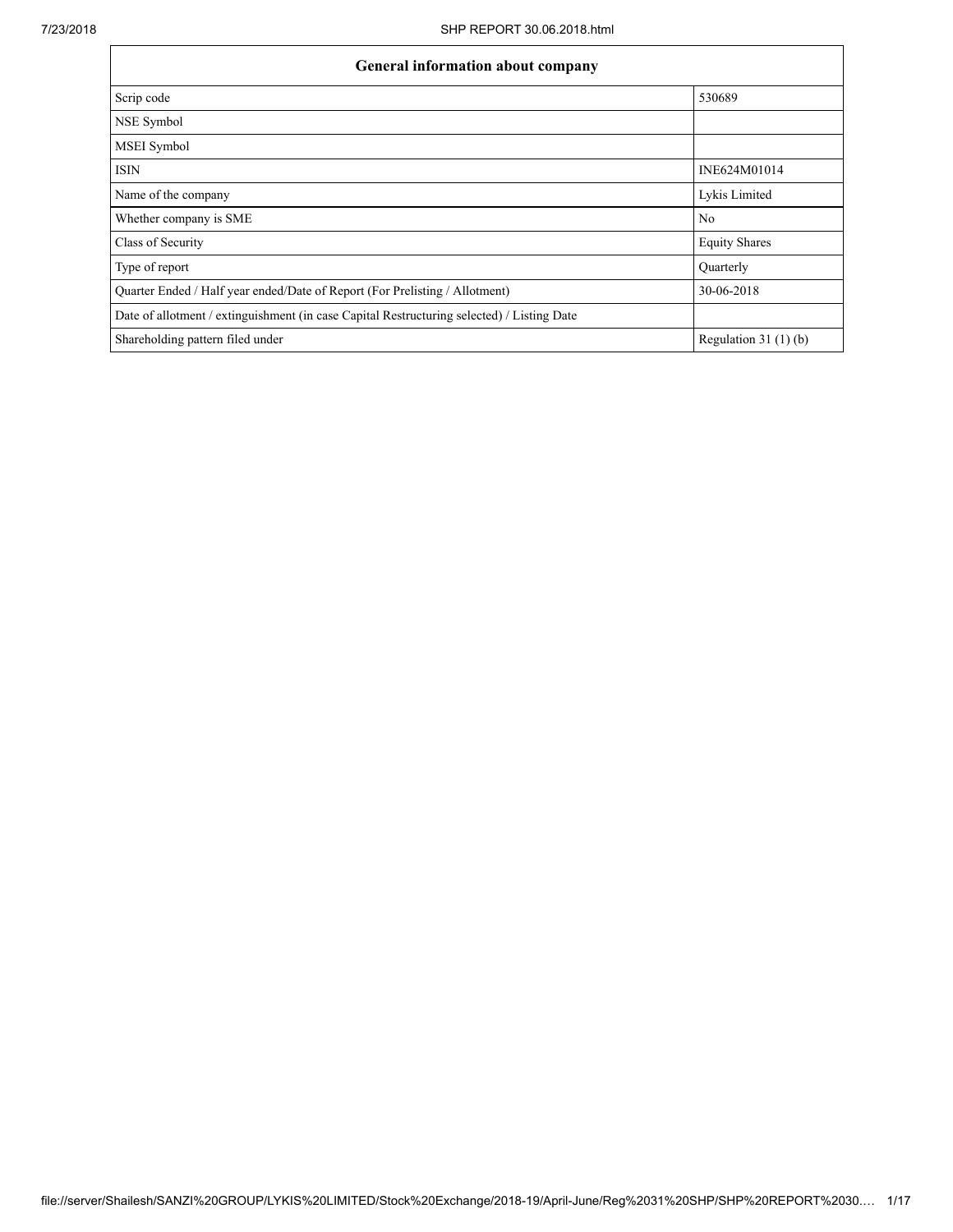|                 | <b>Declaration</b>                                                                        |                |                                |                       |                             |  |  |  |  |  |  |  |
|-----------------|-------------------------------------------------------------------------------------------|----------------|--------------------------------|-----------------------|-----------------------------|--|--|--|--|--|--|--|
| Sr.<br>No.      | Particular                                                                                | Yes/No         | Promoter and<br>Promoter Group | Public<br>shareholder | Non Promoter-<br>Non Public |  |  |  |  |  |  |  |
| $\mathbf{1}$    | Whether the Listed Entity has issued any partly paid up shares?                           | N <sub>0</sub> | N <sub>0</sub>                 | N <sub>0</sub>        | N <sub>0</sub>              |  |  |  |  |  |  |  |
| 2               | Whether the Listed Entity has issued any Convertible Securities<br>?                      | N <sub>0</sub> | N <sub>0</sub>                 | No.                   | N <sub>0</sub>              |  |  |  |  |  |  |  |
| $\overline{3}$  | Whether the Listed Entity has issued any Warrants?                                        | N <sub>0</sub> | N <sub>0</sub>                 | No.                   | N <sub>0</sub>              |  |  |  |  |  |  |  |
| $\overline{4}$  | Whether the Listed Entity has any shares against which<br>depository receipts are issued? | No.            | N <sub>0</sub>                 | No                    | N <sub>0</sub>              |  |  |  |  |  |  |  |
| 5               | Whether the Listed Entity has any shares in locked-in?                                    | N <sub>0</sub> | N <sub>0</sub>                 | N <sub>0</sub>        | N <sub>0</sub>              |  |  |  |  |  |  |  |
| 6               | Whether any shares held by promoters are pledge or otherwise<br>encumbered?               | N <sub>0</sub> | N <sub>0</sub>                 |                       |                             |  |  |  |  |  |  |  |
| $7\phantom{.0}$ | Whether company has equity shares with differential voting<br>rights?                     | N <sub>0</sub> | N <sub>0</sub>                 | No                    | N <sub>0</sub>              |  |  |  |  |  |  |  |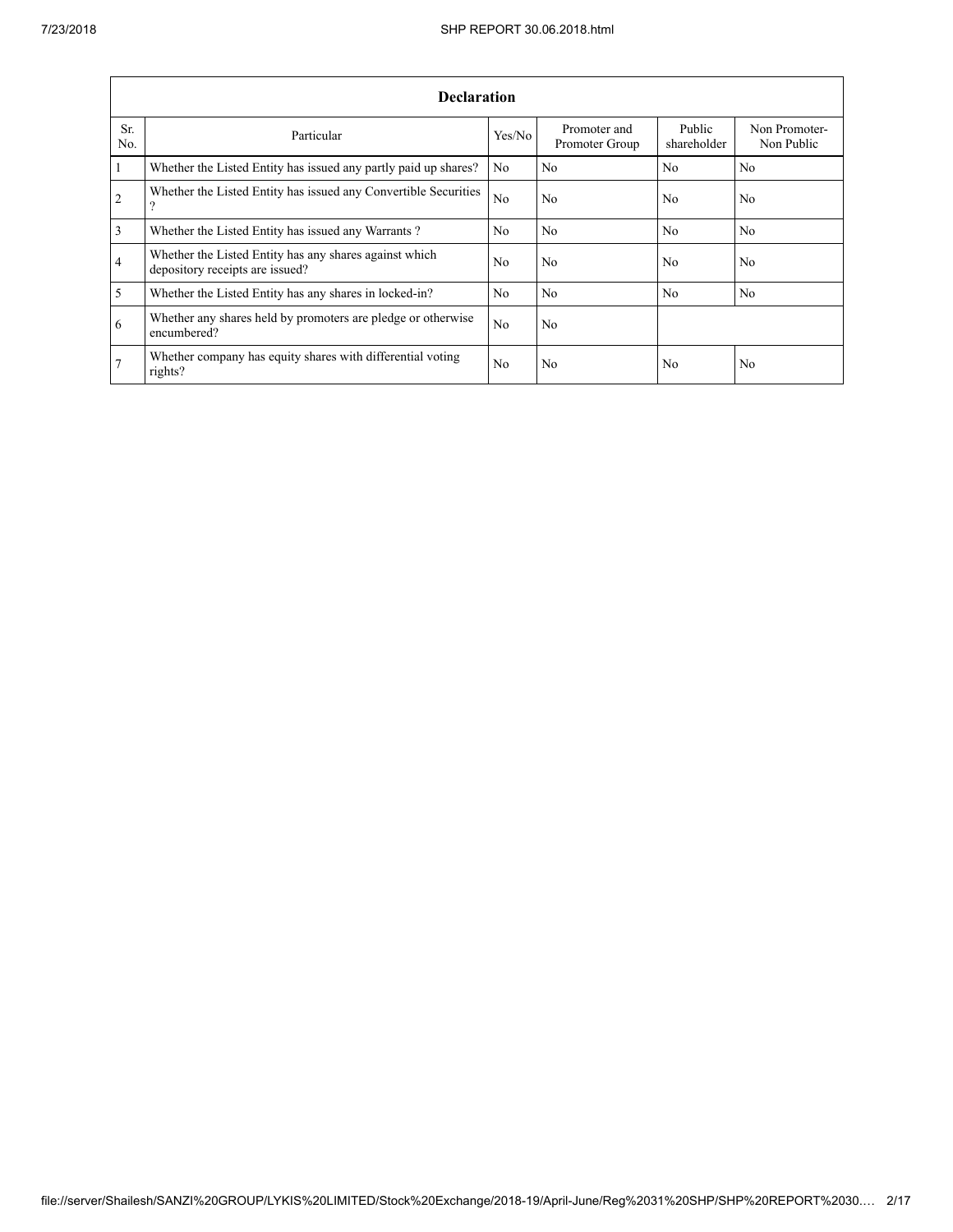|                 | Category                                  | Nos. Of        | No. of<br>fully paid  | No. Of<br>Partly<br>paid-up | No. Of<br>shares<br>underlying<br>Depository<br>Receipts<br>(VI) | Total nos.<br>shares         | Shareholding as a<br>% of total no. of<br>shares (calculated<br>as per SCRR, | Number of Voting Rights held in each<br>class of securities (IX) |               |          |                     |
|-----------------|-------------------------------------------|----------------|-----------------------|-----------------------------|------------------------------------------------------------------|------------------------------|------------------------------------------------------------------------------|------------------------------------------------------------------|---------------|----------|---------------------|
| Category<br>(1) | of<br>shareholder                         | shareholders   | up equity             | equity                      |                                                                  | held (VII)                   |                                                                              | No of Voting (XIV) Rights                                        |               |          | Total as a          |
|                 | (II)                                      | (III)          | shares<br>held $(IV)$ | shares<br>held<br>(V)       |                                                                  | $= (IV) +$<br>$(V)$ + $(VI)$ | 1957) (VIII) As a<br>% of $(A+B+C2)$                                         | Class eg:<br>X                                                   | Class<br>eg:y | Total    | $%$ of<br>$(A+B+C)$ |
| (A)             | Promoter<br>&<br>Promoter<br>Group        | $\overline{2}$ | 6663818               |                             |                                                                  | 6663818                      | 34.39                                                                        | 6663818                                                          |               | 6663818  | 34.39               |
| (B)             | Public                                    | 2778           | 12711337              |                             |                                                                  | 12711337                     | 65.61                                                                        | 12711337                                                         |               | 12711337 | 65.61               |
| (C)             | Non<br>Promoter-<br>Non Public            |                |                       |                             |                                                                  |                              |                                                                              |                                                                  |               |          |                     |
| (C1)            | <b>Shares</b><br>underlying<br><b>DRs</b> |                |                       |                             |                                                                  |                              |                                                                              |                                                                  |               |          |                     |
| (C2)            | Shares held<br>by<br>Employee<br>Trusts   |                |                       |                             |                                                                  |                              |                                                                              |                                                                  |               |          |                     |
|                 | Total                                     | 2780           | 19375155              |                             |                                                                  | 19375155                     | 100                                                                          | 19375155                                                         |               | 19375155 | 100                 |

## **Table I - Summary Statement holding of specified securities**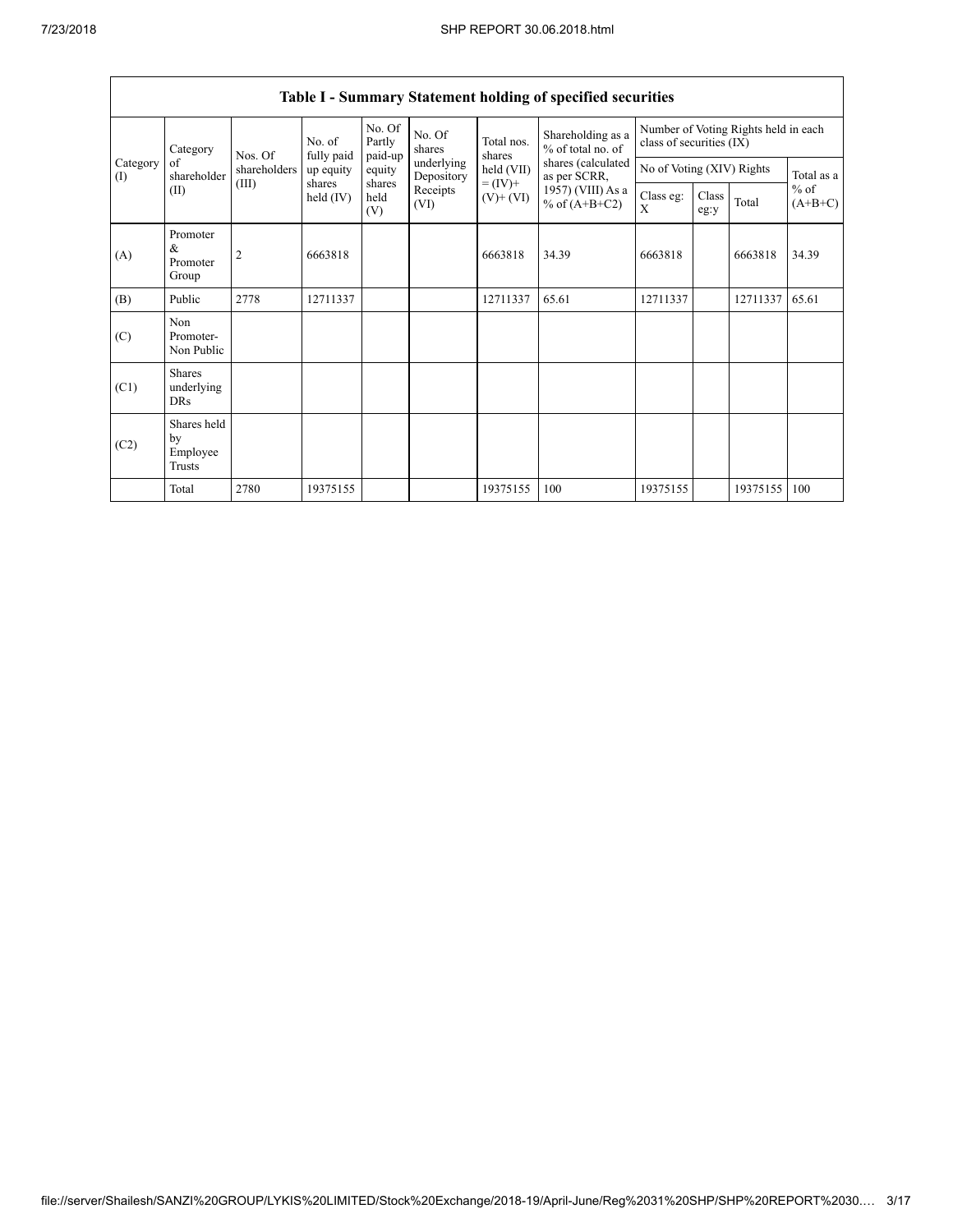|                 | Table I - Summary Statement holding of specified securities |                                                                                                                                                                         |                                                  |                                                                                          |                                                                                    |                                                  |            |                                                                               |                              |                                       |  |
|-----------------|-------------------------------------------------------------|-------------------------------------------------------------------------------------------------------------------------------------------------------------------------|--------------------------------------------------|------------------------------------------------------------------------------------------|------------------------------------------------------------------------------------|--------------------------------------------------|------------|-------------------------------------------------------------------------------|------------------------------|---------------------------------------|--|
| Category<br>(I) | Category<br>of<br>shareholder<br>(II)                       | No. Of<br>No. of<br><b>Shares</b><br><b>Shares</b><br>Underlying<br>Underlying<br>Outstanding<br>Outstanding<br>convertible<br>Warrants<br>securities<br>$(X_i)$<br>(X) |                                                  | No. Of Shares<br>Underlying<br>Outstanding<br>convertible                                | Shareholding, as a %<br>assuming full<br>conversion of<br>convertible securities ( | Number of<br>Locked in<br>shares (XII)           |            | Number of<br><b>Shares</b><br>pledged or<br>otherwise<br>encumbered<br>(XIII) |                              | Number of<br>equity shares<br>held in |  |
|                 |                                                             |                                                                                                                                                                         | securities and<br>No. Of<br>Warrants (Xi)<br>(a) | as a percentage of<br>diluted share capital)<br>$(XI)=(VII)+(X) As a %$<br>of $(A+B+C2)$ | No.<br>(a)                                                                         | As a<br>$%$ of<br>total<br>Shares<br>held<br>(b) | No.<br>(a) | As $\mathbf{a}$<br>$%$ of<br>total<br><b>Shares</b><br>held<br>(b)            | dematerialized<br>form (XIV) |                                       |  |
| (A)             | Promoter<br>&<br>Promoter<br>Group                          |                                                                                                                                                                         |                                                  |                                                                                          | 34.39                                                                              |                                                  |            |                                                                               |                              | 6663818                               |  |
| (B)             | Public                                                      |                                                                                                                                                                         |                                                  |                                                                                          | 65.61                                                                              |                                                  |            |                                                                               |                              | 3936906                               |  |
| (C)             | Non<br>Promoter-<br>Non Public                              |                                                                                                                                                                         |                                                  |                                                                                          |                                                                                    |                                                  |            |                                                                               |                              |                                       |  |
| (C1)            | <b>Shares</b><br>underlying<br><b>DRs</b>                   |                                                                                                                                                                         |                                                  |                                                                                          |                                                                                    |                                                  |            |                                                                               |                              |                                       |  |
| (C2)            | Shares held<br>by<br>Employee<br><b>Trusts</b>              |                                                                                                                                                                         |                                                  |                                                                                          |                                                                                    |                                                  |            |                                                                               |                              |                                       |  |
|                 | Total                                                       |                                                                                                                                                                         |                                                  |                                                                                          | 100                                                                                |                                                  |            |                                                                               |                              | 10600724                              |  |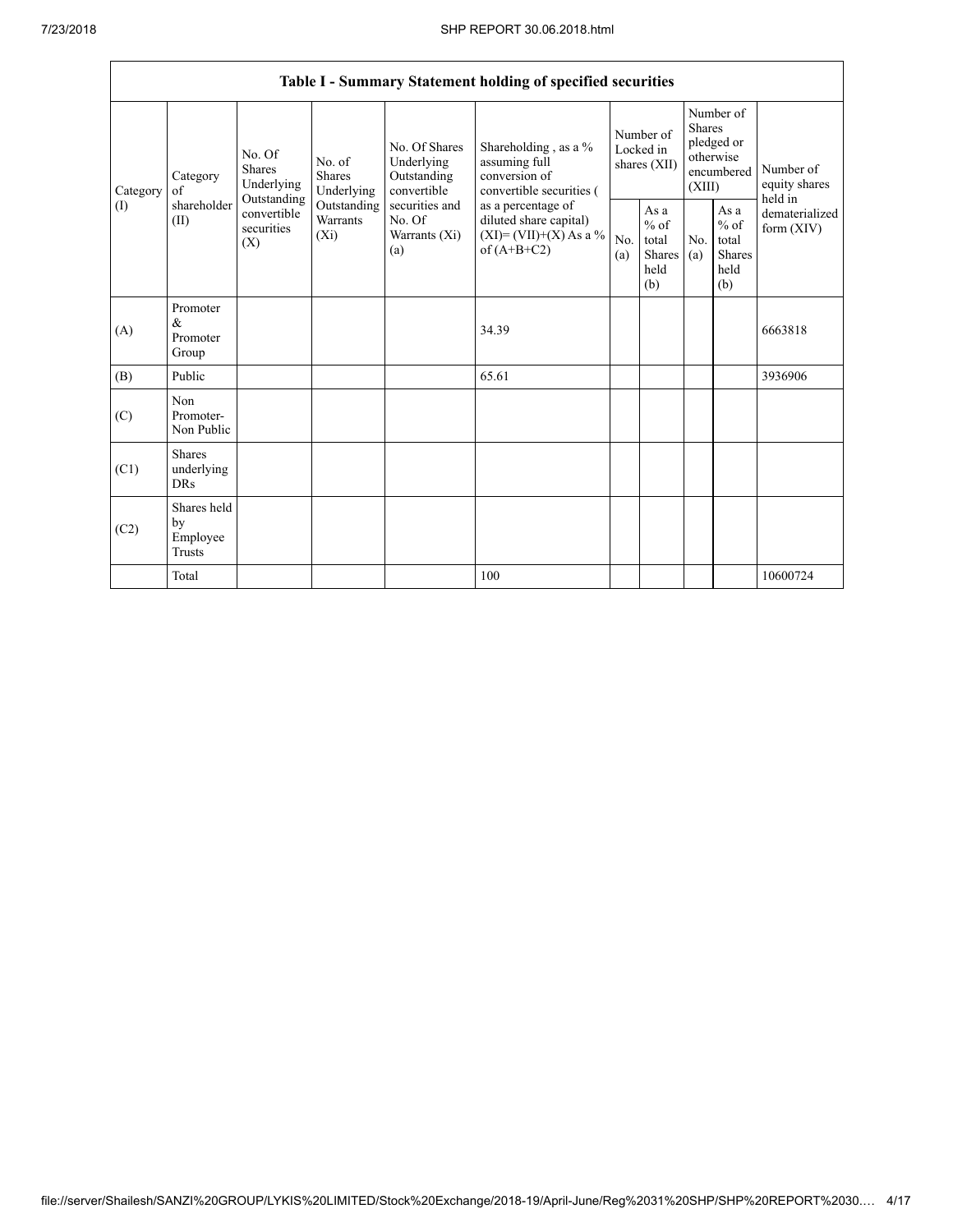|                                                                                                | Table II - Statement showing shareholding pattern of the Promoter and Promoter Group                                |                                                                              |                                             |                                 |                                    |                             |                                                  |                           |               |                                      |                           |
|------------------------------------------------------------------------------------------------|---------------------------------------------------------------------------------------------------------------------|------------------------------------------------------------------------------|---------------------------------------------|---------------------------------|------------------------------------|-----------------------------|--------------------------------------------------|---------------------------|---------------|--------------------------------------|---------------------------|
|                                                                                                |                                                                                                                     |                                                                              |                                             | No.<br>Of                       | No. Of                             | Total nos.                  | Shareholding<br>as a % of<br>total no. of        | class of securities (IX)  |               | Number of Voting Rights held in each |                           |
| Sr.                                                                                            | Category &<br>Name of the<br>Shareholders (I)                                                                       | Nos. Of<br>shareholders                                                      | No. of<br>fully paid<br>up equity<br>shares | Partly<br>paid-<br>up           | shares<br>underlying<br>Depository | shares<br>held<br>$(VII) =$ | shares<br>(calculated<br>as per                  | No of Voting (XIV) Rights |               |                                      | Total<br>as a %<br>of     |
|                                                                                                |                                                                                                                     | (III)                                                                        | held $(IV)$                                 | equity<br>shares<br>held<br>(V) | Receipts<br>(VI)                   | $(IV)+$<br>$(V)+(VI)$       | SCRR,<br>1957) (VIII)<br>As a % of<br>$(A+B+C2)$ | Class eg:<br>Χ            | Class<br>eg:y | Total                                | Total<br>Voting<br>rights |
| A                                                                                              | Table II - Statement showing shareholding pattern of the Promoter and Promoter Group                                |                                                                              |                                             |                                 |                                    |                             |                                                  |                           |               |                                      |                           |
| (1)                                                                                            | Indian                                                                                                              |                                                                              |                                             |                                 |                                    |                             |                                                  |                           |               |                                      |                           |
| (a)                                                                                            | Individuals/Hindu<br>undivided Family                                                                               | 1                                                                            | 4184383                                     |                                 |                                    | 4184383                     | 21.6                                             | 4184383                   |               | 4184383                              | 21.6                      |
| (d)                                                                                            | Any Other<br>(specify)                                                                                              | $\mathbf{1}$                                                                 | 2479435                                     |                                 |                                    | 2479435                     | 12.8                                             | 2479435                   |               | 2479435                              | 12.8                      |
| Sub-Total<br>(A)(1)                                                                            |                                                                                                                     | $\overline{2}$                                                               | 6663818                                     |                                 |                                    | 6663818                     | 34.39                                            | 6663818                   |               | 6663818                              | 34.39                     |
| (2)                                                                                            | Foreign                                                                                                             |                                                                              |                                             |                                 |                                    |                             |                                                  |                           |               |                                      |                           |
| Total<br>Shareholding<br>of Promoter<br>and<br>Promoter<br>Group $(A)=$<br>$(A)(1)+(A)$<br>(2) |                                                                                                                     | 2                                                                            | 6663818                                     |                                 |                                    | 6663818                     | 34.39                                            | 6663818                   |               | 6663818                              | 34.39                     |
| B                                                                                              |                                                                                                                     | Table III - Statement showing shareholding pattern of the Public shareholder |                                             |                                 |                                    |                             |                                                  |                           |               |                                      |                           |
| (1)                                                                                            | Institutions                                                                                                        |                                                                              |                                             |                                 |                                    |                             |                                                  |                           |               |                                      |                           |
| (f)                                                                                            | Financial<br>Institutions/<br><b>Banks</b>                                                                          | 1                                                                            | 236                                         |                                 |                                    | 236                         | $\boldsymbol{0}$                                 | 236                       |               | 236                                  | $\boldsymbol{0}$          |
| Sub-Total<br>(B)(1)                                                                            |                                                                                                                     | 1                                                                            | 236                                         |                                 |                                    | 236                         | $\boldsymbol{0}$                                 | 236                       |               | 236                                  | $\bf{0}$                  |
| (3)                                                                                            | Non-institutions                                                                                                    |                                                                              |                                             |                                 |                                    |                             |                                                  |                           |               |                                      |                           |
| (a(i))                                                                                         | Individuals -<br>i.Individual<br>shareholders<br>holding nominal<br>share capital up<br>to Rs. 2 lakhs.             | 2603                                                                         | 1625141                                     |                                 |                                    | 1625141                     | 8.39                                             | 1625141                   |               | 1625141                              | 8.39                      |
| (a(ii))                                                                                        | Individuals - ii.<br>Individual<br>shareholders<br>holding nominal<br>share capital in<br>excess of Rs. 2<br>lakhs. | 23                                                                           | 10330774                                    |                                 |                                    | 10330774 53.32              |                                                  | 10330774                  |               | 10330774                             | 53.32                     |
| (e)                                                                                            | Any Other<br>(specify)                                                                                              | 151                                                                          | 755186                                      |                                 |                                    | 755186                      | 3.9                                              | 755186                    |               | 755186                               | 3.9                       |
| Sub-Total<br>(B)(3)                                                                            |                                                                                                                     | 2777                                                                         | 12711101                                    |                                 |                                    | 12711101                    | 65.61                                            | 12711101                  |               | 12711101                             | 65.61                     |
| <b>Total Public</b><br>Shareholding<br>$(B)= (B)(1) +$<br>$(B)(2)+(B)$<br>(3)                  |                                                                                                                     | 2778                                                                         | 12711337                                    |                                 |                                    | 12711337 65.61              |                                                  | 12711337                  |               | 12711337                             | 65.61                     |
| $\mathbf C$                                                                                    | Table IV - Statement showing shareholding pattern of the Non Promoter- Non Public shareholder                       |                                                                              |                                             |                                 |                                    |                             |                                                  |                           |               |                                      |                           |
| Total (<br>$A+B+C2$ )                                                                          |                                                                                                                     | 2780                                                                         | 19375155                                    |                                 |                                    | 19375155                    | 100                                              | 19375155                  |               | 19375155                             | 100                       |
| Total<br>$(A+B+C)$                                                                             |                                                                                                                     | 2780                                                                         | 19375155                                    |                                 |                                    | 19375155                    | 100                                              | 19375155                  |               | 19375155                             | 100                       |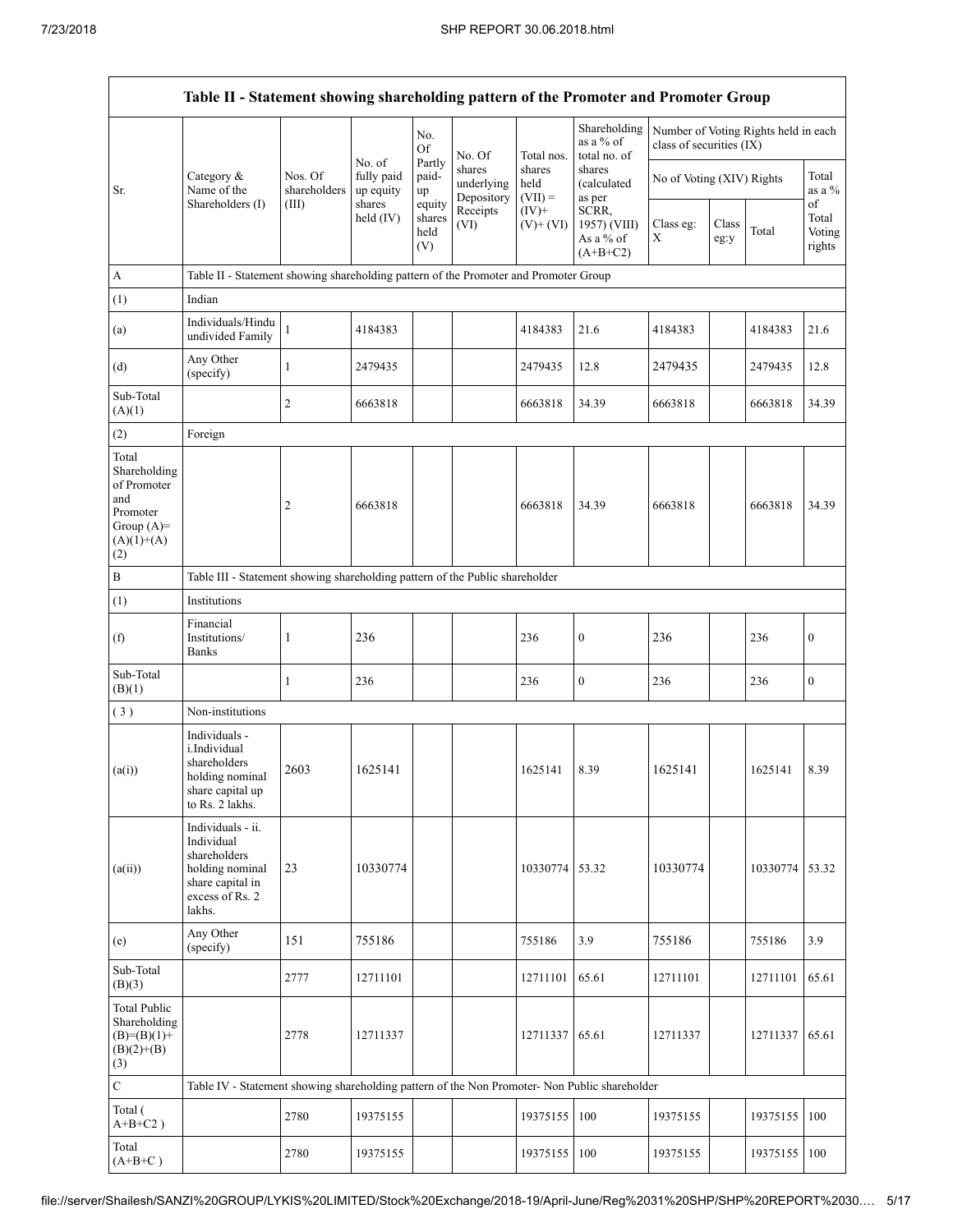| Table II - Statement showing shareholding pattern of the Promoter and Promoter Group    |                                                                                      |                                    |                                                             |                                                                                                                                                                           |  |                                                         |            |                                                                        |                                       |  |  |
|-----------------------------------------------------------------------------------------|--------------------------------------------------------------------------------------|------------------------------------|-------------------------------------------------------------|---------------------------------------------------------------------------------------------------------------------------------------------------------------------------|--|---------------------------------------------------------|------------|------------------------------------------------------------------------|---------------------------------------|--|--|
| Sr.                                                                                     | No. Of<br>No. of<br>Shares<br><b>Shares</b><br>Underlying                            | Underlying                         | No. Of Shares<br>Underlying<br>Outstanding                  | Shareholding, as a %<br>assuming full conversion of<br>convertible securities (as a<br>percentage of diluted share<br>capital) $(XI) = (VII)+(X) As$<br>a % of $(A+B+C2)$ |  | Number of<br>Locked in<br>shares (XII)                  |            | Number of<br>Shares<br>pledged or<br>otherwise<br>encumbered<br>(XIII) | Number of<br>equity shares<br>held in |  |  |
|                                                                                         | Outstanding<br>convertible<br>securities<br>(X)                                      | Outstanding<br>Warrants<br>$(X_i)$ | convertible<br>securities and<br>No. Of Warrants<br>(Xi)(a) |                                                                                                                                                                           |  | As a<br>$%$ of<br>total<br><b>Shares</b><br>held<br>(b) | No.<br>(a) | As a<br>$%$ of<br>total<br>Shares<br>held<br>(b)                       | dematerialized<br>form $(XIV)$        |  |  |
| $\mathbf{A}$                                                                            | Table II - Statement showing shareholding pattern of the Promoter and Promoter Group |                                    |                                                             |                                                                                                                                                                           |  |                                                         |            |                                                                        |                                       |  |  |
| (1)                                                                                     | Indian                                                                               |                                    |                                                             |                                                                                                                                                                           |  |                                                         |            |                                                                        |                                       |  |  |
| (a)                                                                                     |                                                                                      |                                    |                                                             | 21.6                                                                                                                                                                      |  |                                                         |            |                                                                        | 4184383                               |  |  |
| (d)                                                                                     |                                                                                      |                                    |                                                             | 12.8                                                                                                                                                                      |  |                                                         |            |                                                                        | 2479435                               |  |  |
| Sub-Total (A)<br>(1)                                                                    |                                                                                      |                                    |                                                             | 34.39                                                                                                                                                                     |  |                                                         |            |                                                                        | 6663818                               |  |  |
| (2)                                                                                     | Foreign                                                                              |                                    |                                                             |                                                                                                                                                                           |  |                                                         |            |                                                                        |                                       |  |  |
| Total<br>Shareholding<br>of Promoter<br>and Promoter<br>Group $(A)=$<br>$(A)(1)+(A)(2)$ |                                                                                      |                                    |                                                             | 34.39                                                                                                                                                                     |  |                                                         |            |                                                                        | 6663818                               |  |  |
| $\, {\bf B}$                                                                            |                                                                                      |                                    |                                                             | Table III - Statement showing shareholding pattern of the Public shareholder                                                                                              |  |                                                         |            |                                                                        |                                       |  |  |
| (1)                                                                                     | Institutions                                                                         |                                    |                                                             |                                                                                                                                                                           |  |                                                         |            |                                                                        |                                       |  |  |
| (f)                                                                                     |                                                                                      |                                    |                                                             | $\boldsymbol{0}$                                                                                                                                                          |  |                                                         |            |                                                                        | 236                                   |  |  |
| Sub-Total (B)<br>(1)                                                                    |                                                                                      |                                    |                                                             | $\mathbf{0}$                                                                                                                                                              |  |                                                         |            |                                                                        | 236                                   |  |  |
| (3)                                                                                     | Non-institutions                                                                     |                                    |                                                             |                                                                                                                                                                           |  |                                                         |            |                                                                        |                                       |  |  |
| (a(i))                                                                                  |                                                                                      |                                    |                                                             | 8.39                                                                                                                                                                      |  |                                                         |            |                                                                        | 1146718                               |  |  |
| (a(ii))                                                                                 |                                                                                      |                                    |                                                             | 53.32                                                                                                                                                                     |  |                                                         |            |                                                                        | 2204549                               |  |  |
| (e)                                                                                     |                                                                                      |                                    |                                                             | 3.9                                                                                                                                                                       |  |                                                         |            |                                                                        | 585403                                |  |  |
| Sub-Total (B)<br>(3)                                                                    |                                                                                      |                                    |                                                             | 65.61                                                                                                                                                                     |  |                                                         |            |                                                                        | 3936670                               |  |  |
| <b>Total Public</b><br>Shareholding<br>$(B)= (B)(1) +$<br>$(B)(2)+(B)(3)$               |                                                                                      |                                    |                                                             | 65.61                                                                                                                                                                     |  |                                                         |            |                                                                        | 3936906                               |  |  |
| $\mathbf C$                                                                             |                                                                                      |                                    |                                                             | Table IV - Statement showing shareholding pattern of the Non Promoter- Non Public shareholder                                                                             |  |                                                         |            |                                                                        |                                       |  |  |
| Total (<br>$A+B+C2$ )                                                                   |                                                                                      |                                    |                                                             | 100                                                                                                                                                                       |  |                                                         |            |                                                                        | 10600724                              |  |  |
| Total (A+B+C                                                                            |                                                                                      |                                    |                                                             | 100                                                                                                                                                                       |  |                                                         |            |                                                                        | 10600724                              |  |  |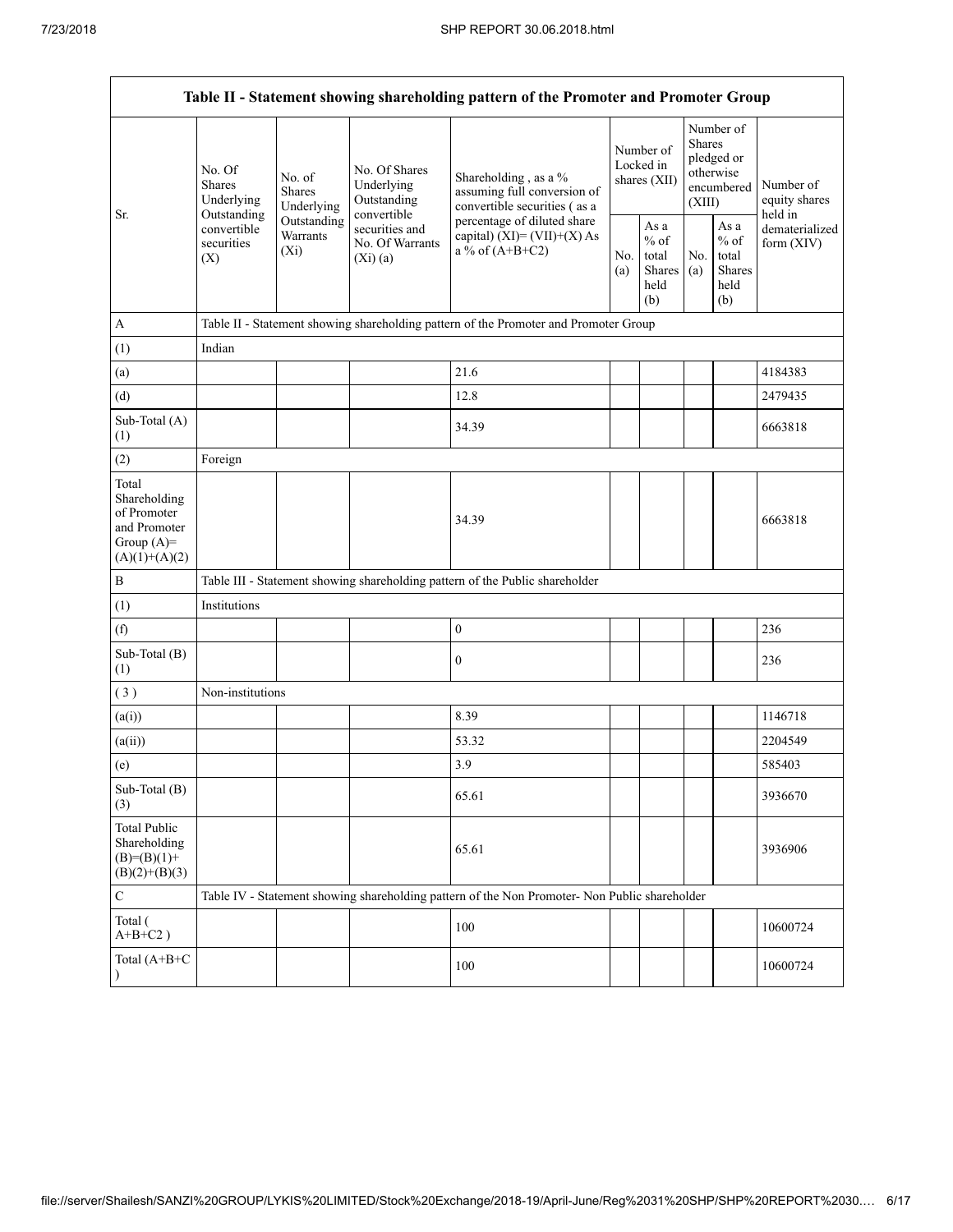|                                                                                                                                                                                          | Individuals/Hindu undivided Family                            |                       |  |  |  |  |  |  |  |  |
|------------------------------------------------------------------------------------------------------------------------------------------------------------------------------------------|---------------------------------------------------------------|-----------------------|--|--|--|--|--|--|--|--|
| Searial No.                                                                                                                                                                              | $\mathbf{1}$                                                  |                       |  |  |  |  |  |  |  |  |
| Name of the<br>Shareholders (I)                                                                                                                                                          | Vijay Kishanlal Kedia                                         | Click here to go back |  |  |  |  |  |  |  |  |
| PAN (II)                                                                                                                                                                                 | AADPK5277D                                                    | Total                 |  |  |  |  |  |  |  |  |
| No. of fully paid<br>up equity shares<br>$held$ (IV)                                                                                                                                     | 4184383                                                       | 4184383               |  |  |  |  |  |  |  |  |
| No. Of Partly paid-<br>up equity shares<br>held(V)                                                                                                                                       |                                                               |                       |  |  |  |  |  |  |  |  |
| No. Of shares<br>underlying<br>Depository<br>Receipts (VI)                                                                                                                               |                                                               |                       |  |  |  |  |  |  |  |  |
| Total nos. shares<br>held $(VII) = (IV) +$<br>$(V)$ + $(VI)$                                                                                                                             | 4184383                                                       | 4184383               |  |  |  |  |  |  |  |  |
| Shareholding as a<br>% of total no. of<br>shares (calculated<br>as per SCRR,<br>1957) (VIII) As a<br>% of $(A+B+C2)$                                                                     | 21.6                                                          | 21.6                  |  |  |  |  |  |  |  |  |
|                                                                                                                                                                                          | Number of Voting Rights held in each class of securities (IX) |                       |  |  |  |  |  |  |  |  |
| Class eg:X                                                                                                                                                                               | 4184383                                                       | 4184383               |  |  |  |  |  |  |  |  |
| Class eg:y                                                                                                                                                                               |                                                               |                       |  |  |  |  |  |  |  |  |
| Total                                                                                                                                                                                    | 4184383                                                       | 4184383               |  |  |  |  |  |  |  |  |
| Total as a % of<br><b>Total Voting rights</b>                                                                                                                                            | 21.6                                                          | 21.6                  |  |  |  |  |  |  |  |  |
| No. Of Shares<br>Underlying<br>Outstanding<br>convertible<br>securities $(X)$                                                                                                            |                                                               |                       |  |  |  |  |  |  |  |  |
| No. of Shares<br>Underlying<br>Outstanding<br>Warrants (X1)                                                                                                                              |                                                               |                       |  |  |  |  |  |  |  |  |
| No. Of Shares<br>Underlying<br>Outstanding<br>convertible<br>securities and No.<br>Of Warrants (Xi)<br>(a)                                                                               |                                                               |                       |  |  |  |  |  |  |  |  |
| Shareholding, as a<br>% assuming full<br>conversion of<br>convertible<br>securities (as a<br>percentage of<br>diluted share<br>capital) (XI)=<br>$(VII)+(Xi)(a)$ As a<br>% of $(A+B+C2)$ | 21.6                                                          | 21.6                  |  |  |  |  |  |  |  |  |
| Number of Locked in shares (XII)                                                                                                                                                         |                                                               |                       |  |  |  |  |  |  |  |  |
| No. $(a)$                                                                                                                                                                                |                                                               |                       |  |  |  |  |  |  |  |  |
| As a % of total<br>Shares held (b)                                                                                                                                                       |                                                               |                       |  |  |  |  |  |  |  |  |
|                                                                                                                                                                                          | Number of Shares pledged or otherwise encumbered (XIII)       |                       |  |  |  |  |  |  |  |  |
| No. $(a)$                                                                                                                                                                                |                                                               |                       |  |  |  |  |  |  |  |  |
|                                                                                                                                                                                          |                                                               |                       |  |  |  |  |  |  |  |  |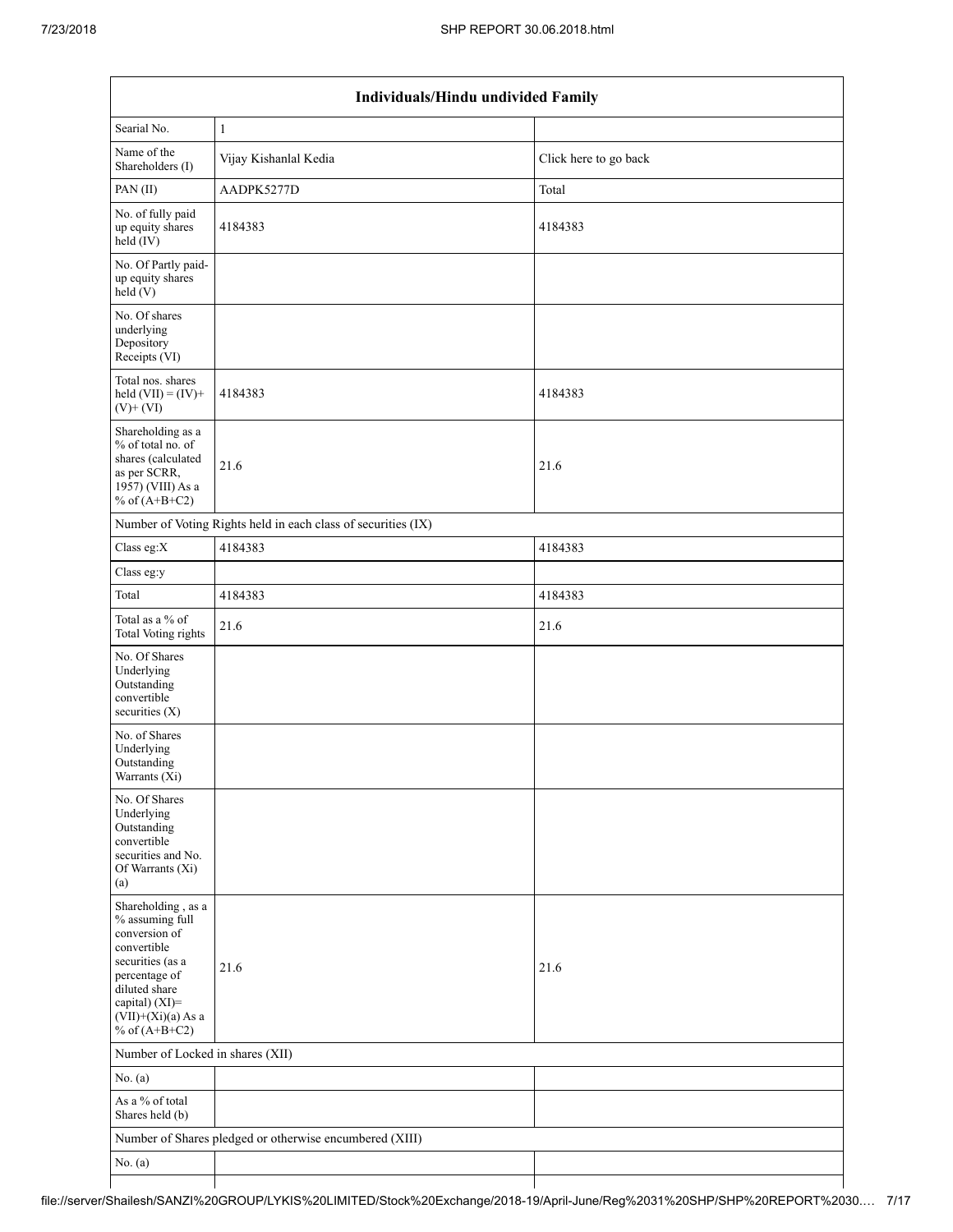## 7/23/2018 SHP REPORT 30.06.2018.html

| As a % of total<br>Shares held (b)                                   |          |         |
|----------------------------------------------------------------------|----------|---------|
| Number of equity<br>shares held in<br>dematerialized<br>form $(XIV)$ | 4184383  | 4184383 |
| Reason for not providing PAN                                         |          |         |
| Reason for not<br>providing PAN                                      |          |         |
| Shareholder type                                                     | Promoter |         |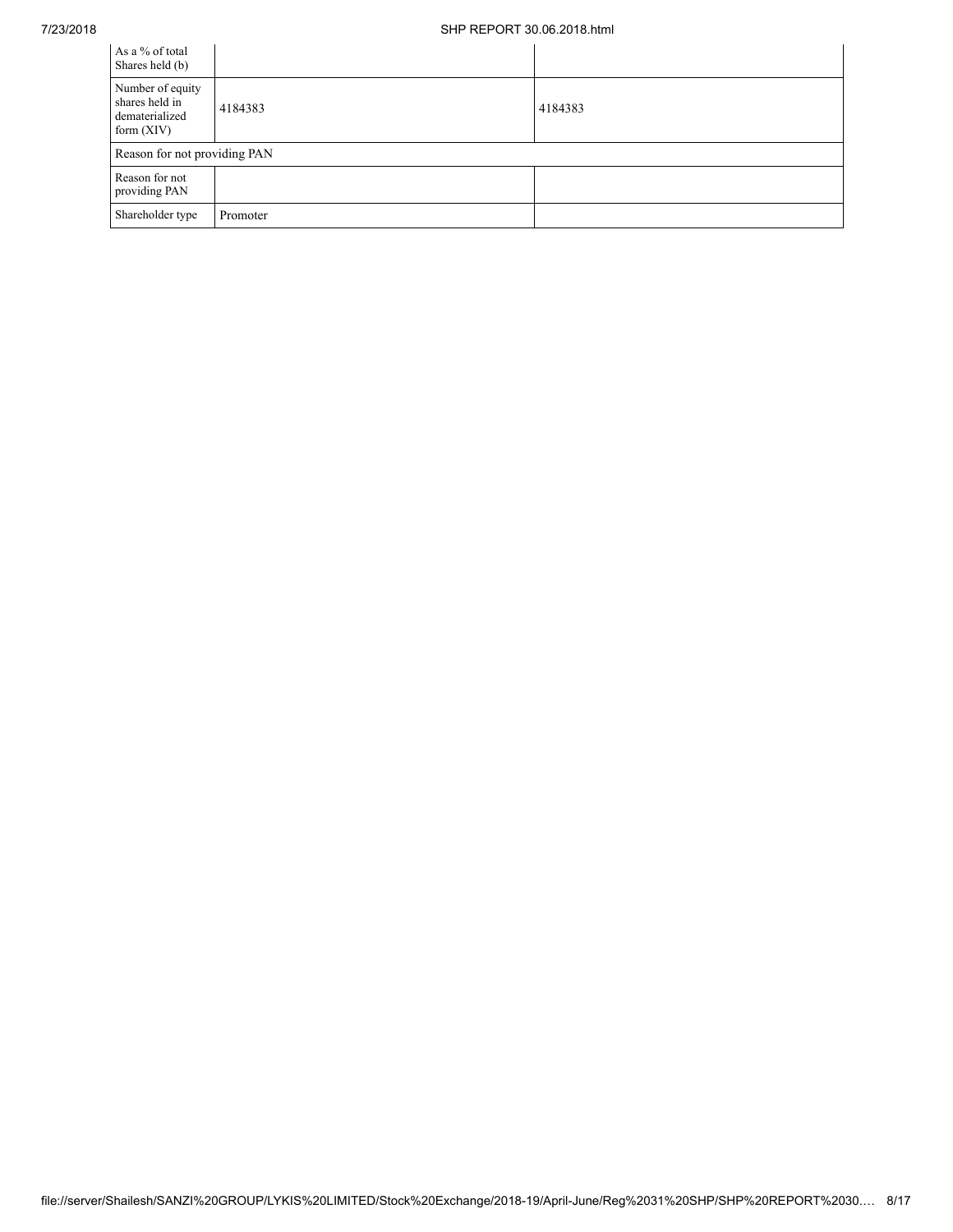|                                                                                                                                                                                      | Any Other (specify)                                           |                       |  |  |  |  |  |  |  |  |
|--------------------------------------------------------------------------------------------------------------------------------------------------------------------------------------|---------------------------------------------------------------|-----------------------|--|--|--|--|--|--|--|--|
| Searial No.                                                                                                                                                                          | $\mathbf{1}$                                                  |                       |  |  |  |  |  |  |  |  |
| Category                                                                                                                                                                             | <b>Bodies Corporate</b>                                       | Click here to go back |  |  |  |  |  |  |  |  |
| Name of the<br>Shareholders (I)                                                                                                                                                      | Kedia Securities Private Limited                              |                       |  |  |  |  |  |  |  |  |
| PAN(II)                                                                                                                                                                              | AAACK1834H                                                    | Total                 |  |  |  |  |  |  |  |  |
| No. of the<br>Shareholders (I)                                                                                                                                                       | 1                                                             | 1                     |  |  |  |  |  |  |  |  |
| No. of fully paid<br>up equity shares<br>$held$ (IV)                                                                                                                                 | 2479435                                                       | 2479435               |  |  |  |  |  |  |  |  |
| No. Of Partly paid-<br>up equity shares<br>held(V)                                                                                                                                   |                                                               |                       |  |  |  |  |  |  |  |  |
| No. Of shares<br>underlying<br>Depository<br>Receipts (VI)                                                                                                                           |                                                               |                       |  |  |  |  |  |  |  |  |
| Total nos. shares<br>held $(VII) = (IV) +$<br>$(V)$ + $(VI)$                                                                                                                         | 2479435                                                       | 2479435               |  |  |  |  |  |  |  |  |
| Shareholding as a<br>% of total no. of<br>shares (calculated<br>as per SCRR,<br>1957) (VIII) As a<br>% of $(A+B+C2)$                                                                 | 12.8                                                          | 12.8                  |  |  |  |  |  |  |  |  |
|                                                                                                                                                                                      | Number of Voting Rights held in each class of securities (IX) |                       |  |  |  |  |  |  |  |  |
| Class eg: X                                                                                                                                                                          | 2479435                                                       | 2479435               |  |  |  |  |  |  |  |  |
| Class eg:y                                                                                                                                                                           |                                                               |                       |  |  |  |  |  |  |  |  |
| Total                                                                                                                                                                                | 2479435                                                       | 2479435               |  |  |  |  |  |  |  |  |
| Total as a % of<br>Total Voting rights                                                                                                                                               | 12.8                                                          | 12.8                  |  |  |  |  |  |  |  |  |
| No. Of Shares<br>Underlying<br>Outstanding<br>convertible<br>securities $(X)$                                                                                                        |                                                               |                       |  |  |  |  |  |  |  |  |
| No. of Shares<br>Underlying<br>Outstanding<br>Warrants (Xi)                                                                                                                          |                                                               |                       |  |  |  |  |  |  |  |  |
| No. Of Shares<br>Underlying<br>Outstanding<br>convertible<br>securities and No.<br>Of Warrants (Xi)<br>(a)                                                                           |                                                               |                       |  |  |  |  |  |  |  |  |
| Shareholding, as a<br>% assuming full<br>conversion of<br>convertible<br>securities (as a<br>percentage of<br>diluted share<br>capital) (XI)=<br>$(VII)+(X)$ As a %<br>of $(A+B+C2)$ | 12.8                                                          | 12.8                  |  |  |  |  |  |  |  |  |
| Number of Locked in shares (XII)                                                                                                                                                     |                                                               |                       |  |  |  |  |  |  |  |  |
| No. (a)                                                                                                                                                                              |                                                               |                       |  |  |  |  |  |  |  |  |
| As a % of total                                                                                                                                                                      |                                                               |                       |  |  |  |  |  |  |  |  |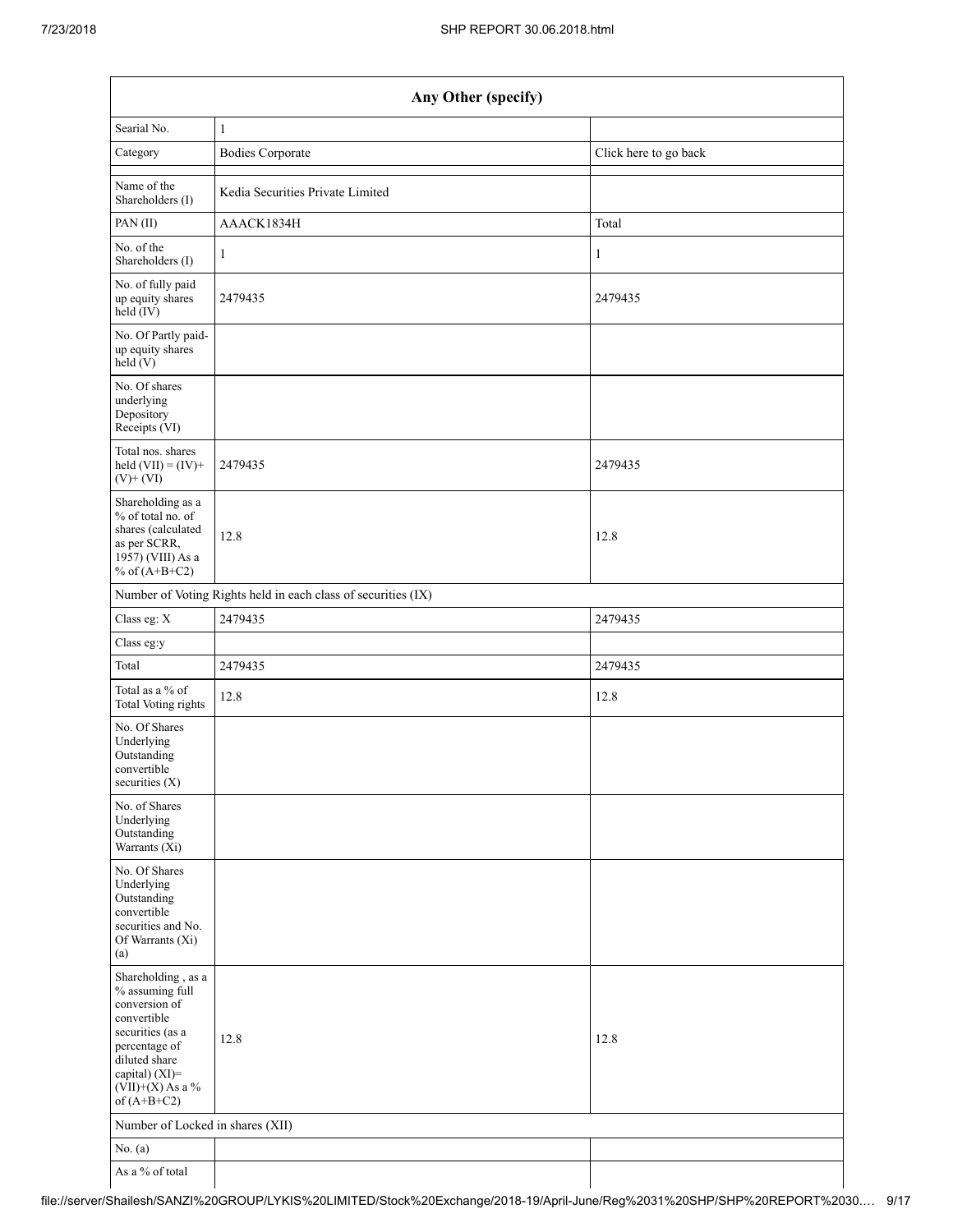| Shares held (b)                                                      |          |         |  |  |  |  |  |  |  |
|----------------------------------------------------------------------|----------|---------|--|--|--|--|--|--|--|
| Number of Shares pledged or otherwise encumbered (XIII)              |          |         |  |  |  |  |  |  |  |
| No. $(a)$                                                            |          |         |  |  |  |  |  |  |  |
| As a % of total<br>Shares held (b)                                   |          |         |  |  |  |  |  |  |  |
| Number of equity<br>shares held in<br>dematerialized<br>form $(XIV)$ | 2479435  | 2479435 |  |  |  |  |  |  |  |
| Reason for not providing PAN                                         |          |         |  |  |  |  |  |  |  |
| Reason for not<br>providing PAN                                      |          |         |  |  |  |  |  |  |  |
| Shareholder type                                                     | Promoter |         |  |  |  |  |  |  |  |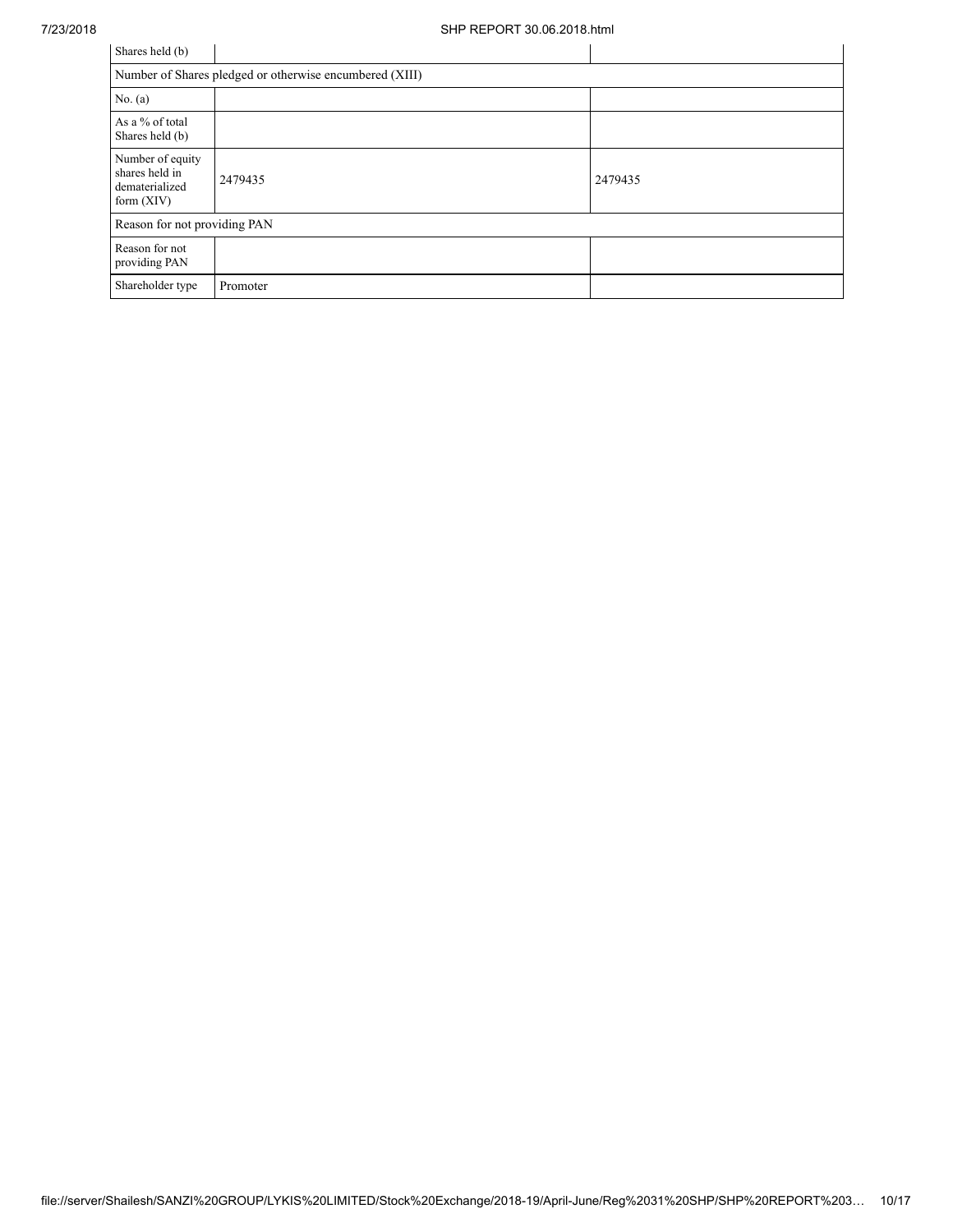|                                                                                                                                                                                      | Individuals - ii. Individual shareholders holding nominal share capital in excess of Rs. 2 lakhs. |                                           |                                           |                                              |                                         |                                 |                            |
|--------------------------------------------------------------------------------------------------------------------------------------------------------------------------------------|---------------------------------------------------------------------------------------------------|-------------------------------------------|-------------------------------------------|----------------------------------------------|-----------------------------------------|---------------------------------|----------------------------|
| Searial No.                                                                                                                                                                          | 1                                                                                                 | $\overline{2}$                            | 3                                         | $\overline{4}$                               | 5                                       | 6                               | 7                          |
| Name of the<br>Shareholders (I)                                                                                                                                                      | <b>NAZIM</b><br><b>SADRUDIN</b><br><b>CHARANIA</b>                                                | <b>SALIM</b><br><b>ANWARALI</b><br>KAMANI | <b>SAJID</b><br><b>UMEDALI</b><br>DHROLIA | <b>PAWAN</b><br><b>KUMAR</b><br><b>GUPTA</b> | <b>ANIRUDH</b><br>ANIL<br><b>GAGGAR</b> | <b>ADITYA</b><br>ANIL<br>GAGGAR | PRADEEP<br><b>SUTODIYA</b> |
| PAN (II)                                                                                                                                                                             | ARWPC3966G                                                                                        | CFOPK5219N                                | BBPTD1272J                                | ABEPG9619C                                   | ARPPG6496G                              | ALXPG6294L                      | ALEPS7502E                 |
| No. of fully paid<br>up equity shares<br>held (IV)                                                                                                                                   | 2998585                                                                                           | 2441170                                   | 2359370                                   | 939359                                       | 475422                                  | 474458                          | 206600                     |
| No. Of Partly paid-<br>up equity shares<br>held(V)                                                                                                                                   |                                                                                                   |                                           |                                           |                                              |                                         |                                 |                            |
| No. Of shares<br>underlying<br>Depository<br>Receipts (VI)                                                                                                                           |                                                                                                   |                                           |                                           |                                              |                                         |                                 |                            |
| Total nos. shares<br>held $(VII) = (IV) +$<br>$(V)$ + $(VI)$                                                                                                                         | 2998585                                                                                           | 2441170                                   | 2359370                                   | 939359                                       | 475422                                  | 474458                          | 206600                     |
| Shareholding as a<br>% of total no. of<br>shares (calculated<br>as per SCRR,<br>1957) (VIII) As a<br>% of $(A+B+C2)$                                                                 | 15.48                                                                                             | 12.6                                      | 12.18                                     | 4.85                                         | 2.45                                    | 2.45                            | 1.07                       |
| Number of Voting Rights held in each class of securities (IX)                                                                                                                        |                                                                                                   |                                           |                                           |                                              |                                         |                                 |                            |
| Class eg: X                                                                                                                                                                          | 2998585                                                                                           | 2441170                                   | 2359370                                   | 939359                                       | 475422                                  | 474458                          | 206600                     |
| Class eg:y                                                                                                                                                                           |                                                                                                   |                                           |                                           |                                              |                                         |                                 |                            |
| Total                                                                                                                                                                                | 2998585                                                                                           | 2441170                                   | 2359370                                   | 939359                                       | 475422                                  | 474458                          | 206600                     |
| Total as a % of<br>Total Voting rights                                                                                                                                               | 15.48                                                                                             | 12.6                                      | 12.18                                     | 4.85                                         | 2.45                                    | 2.45                            | 1.07                       |
| No. Of Shares<br>Underlying<br>Outstanding<br>convertible<br>securities $(X)$                                                                                                        |                                                                                                   |                                           |                                           |                                              |                                         |                                 |                            |
| No. of Shares<br>Underlying<br>Outstanding<br>Warrants (Xi)                                                                                                                          |                                                                                                   |                                           |                                           |                                              |                                         |                                 |                            |
| No. Of Shares<br>Underlying<br>Outstanding<br>convertible<br>securities and No.<br>Of Warrants (Xi)<br>(a)                                                                           |                                                                                                   |                                           |                                           |                                              |                                         |                                 |                            |
| Shareholding, as a<br>% assuming full<br>conversion of<br>convertible<br>securities (as a<br>percentage of<br>diluted share<br>capital) (XI)=<br>$(VII)+(X)$ As a %<br>of $(A+B+C2)$ | 15.48                                                                                             | 12.6                                      | 12.18                                     | 4.85                                         | 2.45                                    | 2.45                            | 1.07                       |
| Number of Locked in shares (XII)                                                                                                                                                     |                                                                                                   |                                           |                                           |                                              |                                         |                                 |                            |
| No. (a)                                                                                                                                                                              |                                                                                                   |                                           |                                           |                                              |                                         |                                 |                            |
| As a % of total<br>Shares held (b)                                                                                                                                                   |                                                                                                   |                                           |                                           |                                              |                                         |                                 |                            |
| Number of equity<br>shares held in                                                                                                                                                   | $\overline{0}$                                                                                    | $\mathbf{0}$                              | $\boldsymbol{0}$                          | 939359                                       | 475422                                  | 474458                          | $\mathbf{0}$               |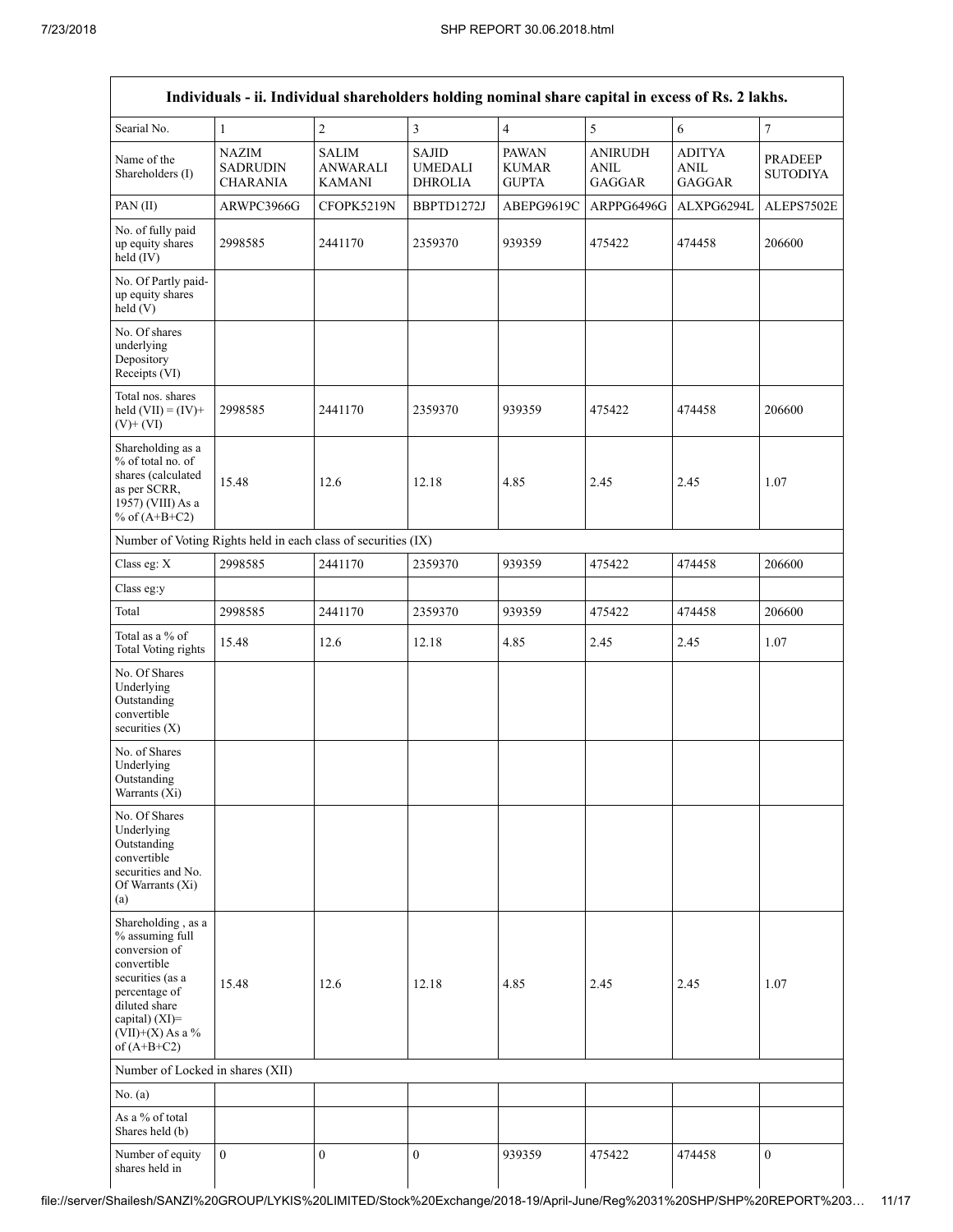| dematerialized<br>form $(XIV)$  |  |  |  |  |  |  |  |  |  |  |
|---------------------------------|--|--|--|--|--|--|--|--|--|--|
| Reason for not providing PAN    |  |  |  |  |  |  |  |  |  |  |
| Reason for not<br>providing PAN |  |  |  |  |  |  |  |  |  |  |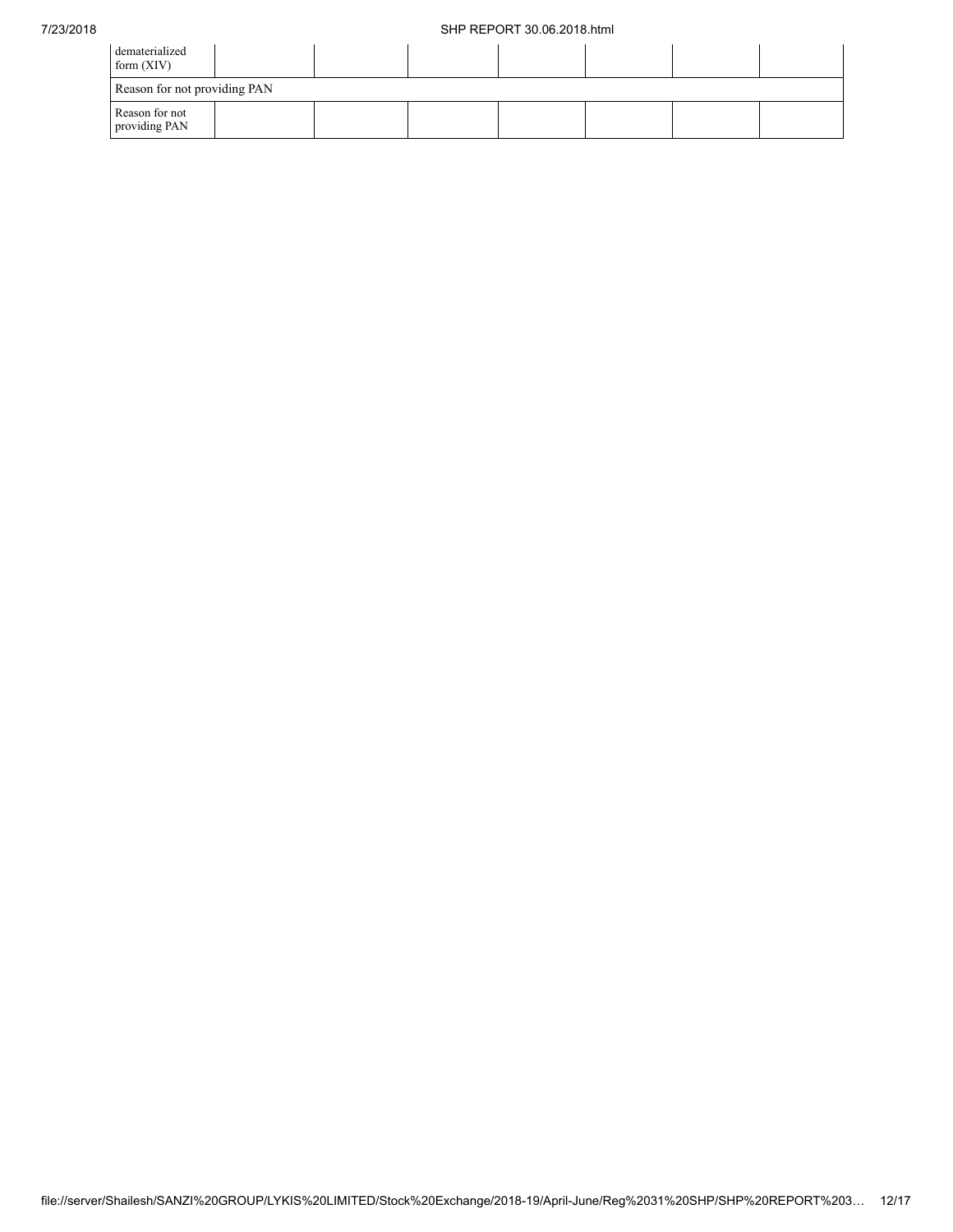Г

a l

|                                                                                                                                                                                      | Individuals - ii. Individual shareholders holding nominal share capital in excess of Rs. 2 lakhs. |
|--------------------------------------------------------------------------------------------------------------------------------------------------------------------------------------|---------------------------------------------------------------------------------------------------|
| Searial No.                                                                                                                                                                          |                                                                                                   |
| Name of the<br>Shareholders (I)                                                                                                                                                      | Click here to go back                                                                             |
| PAN(II)                                                                                                                                                                              | Total                                                                                             |
| No. of fully paid<br>up equity shares<br>$held$ (IV)                                                                                                                                 | 9894964                                                                                           |
| No. Of Partly paid-<br>up equity shares<br>held(V)                                                                                                                                   |                                                                                                   |
| No. Of shares<br>underlying<br>Depository<br>Receipts (VI)                                                                                                                           |                                                                                                   |
| Total nos. shares<br>held $(VII) = (IV) +$<br>$(V)$ + $(VI)$                                                                                                                         | 9894964                                                                                           |
| Shareholding as a<br>% of total no. of<br>shares (calculated<br>as per SCRR,<br>1957) (VIII) As a<br>% of $(A+B+C2)$                                                                 | 51.07                                                                                             |
|                                                                                                                                                                                      | Number of Voting Rights held in each class of securities (IX)                                     |
| Class eg: X                                                                                                                                                                          | 9894964                                                                                           |
| Class eg:y                                                                                                                                                                           |                                                                                                   |
| Total                                                                                                                                                                                | 9894964                                                                                           |
| Total as a % of<br><b>Total Voting rights</b>                                                                                                                                        | 51.07                                                                                             |
| No. Of Shares<br>Underlying<br>Outstanding<br>convertible<br>securities (X)                                                                                                          |                                                                                                   |
| No. of Shares<br>Underlying<br>Outstanding<br>Warrants (Xi)                                                                                                                          |                                                                                                   |
| No. Of Shares<br>Underlying<br>Outstanding<br>convertible<br>securities and No.<br>Of Warrants (Xi)<br>(a)                                                                           |                                                                                                   |
| Shareholding, as a<br>% assuming full<br>conversion of<br>convertible<br>securities (as a<br>percentage of<br>diluted share<br>capital) (XI)=<br>$(VII)+(X)$ As a %<br>of $(A+B+C2)$ | 51.07                                                                                             |
| Number of Locked in shares (XII)                                                                                                                                                     |                                                                                                   |
| No. $(a)$                                                                                                                                                                            |                                                                                                   |
| As a % of total<br>Shares held (b)                                                                                                                                                   |                                                                                                   |
| Number of equity<br>shares held in<br>dematerialized<br>form (XIV)                                                                                                                   | 1889239                                                                                           |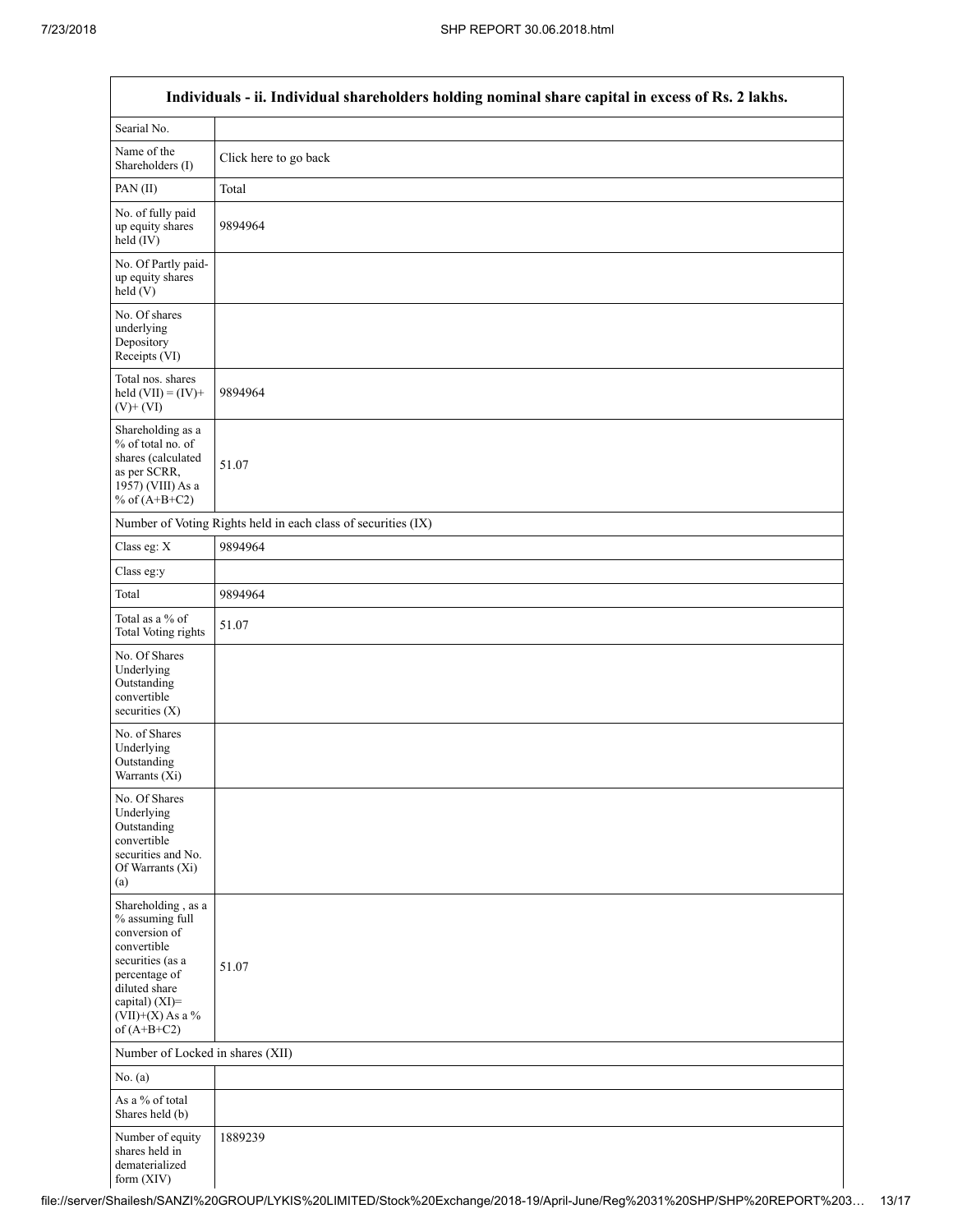| Reason for not providing PAN    |  |  |  |  |
|---------------------------------|--|--|--|--|
| Reason for not<br>providing PAN |  |  |  |  |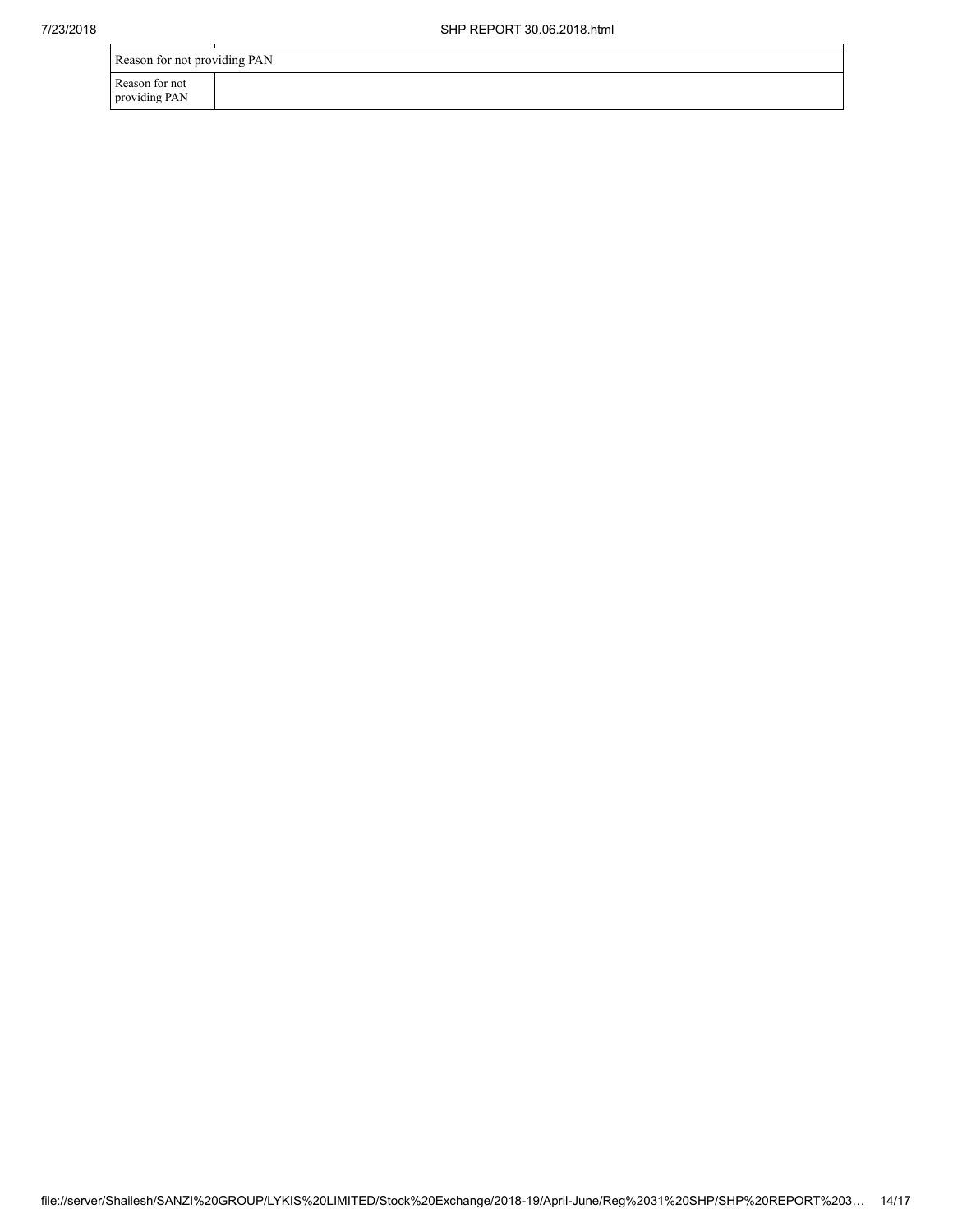| Any Other (specify)                                                                                                                                                                                                      |                |                |                                                               |                            |                                             |                          |
|--------------------------------------------------------------------------------------------------------------------------------------------------------------------------------------------------------------------------|----------------|----------------|---------------------------------------------------------------|----------------------------|---------------------------------------------|--------------------------|
| Searial No.                                                                                                                                                                                                              | $\mathbf{1}$   | $\overline{c}$ | $\mathfrak{Z}$                                                | $\overline{4}$             | $\sqrt{5}$                                  |                          |
| Category                                                                                                                                                                                                                 | <b>LLP</b>     | <b>HUF</b>     | Non-Resident Indian<br>(NRI)                                  | <b>Bodies</b><br>Corporate | <b>Bodies Corporate</b>                     |                          |
| Category / More<br>than 1 percentage                                                                                                                                                                                     | Category       | Category       | Category                                                      | Category                   | More than 1 percentage of<br>shareholding   |                          |
| Name of the<br>Shareholders (I)                                                                                                                                                                                          |                |                |                                                               |                            | VIGHNHAR HOLDINGS PRIVATE<br><b>LIMITED</b> | Click here to go<br>back |
| PAN (II)                                                                                                                                                                                                                 |                |                |                                                               |                            | AAACV8524B                                  | Total                    |
| No. of the<br>Shareholders (I)                                                                                                                                                                                           | $\overline{7}$ | 30             | 52                                                            | 62                         | $\mathbf{1}$                                | 151                      |
| No. of fully paid<br>up equity shares<br>held (IV)                                                                                                                                                                       | 79148          | 175030         | 116532                                                        | 384476                     | 200000                                      | 755186                   |
| No. Of Partly paid-<br>up equity shares<br>held(V)                                                                                                                                                                       |                |                |                                                               |                            |                                             |                          |
| No. Of shares<br>underlying<br>Depository<br>Receipts (VI)                                                                                                                                                               |                |                |                                                               |                            |                                             |                          |
| Total nos. shares<br>held $(VII) = (IV) +$<br>$(V)$ + $(VI)$                                                                                                                                                             | 79148          | 175030         | 116532                                                        | 384476                     | 200000                                      | 755186                   |
| Shareholding as a<br>% of total no. of<br>shares (calculated<br>as per SCRR,<br>1957) (VIII) As a<br>% of $(A+B+C2)$                                                                                                     | 0.41           | 0.9            | 0.6                                                           | 1.98                       | 1.03                                        | 3.89                     |
|                                                                                                                                                                                                                          |                |                | Number of Voting Rights held in each class of securities (IX) |                            |                                             |                          |
| Class eg: X                                                                                                                                                                                                              | 79148          | 175030         | 116532                                                        | 384476                     | 200000                                      | 755186                   |
| Class eg:y                                                                                                                                                                                                               |                |                |                                                               |                            |                                             |                          |
| Total                                                                                                                                                                                                                    | 79148          | 175030         | 116532                                                        | 384476                     | 200000                                      | 755186                   |
| Total as a % of<br>Total Voting rights                                                                                                                                                                                   | 0.41           | 0.9            | 0.6                                                           | 1.98                       | 1.03                                        | 3.89                     |
| No. Of Shares<br>Underlying<br>Outstanding<br>convertible<br>securities $(X)$                                                                                                                                            |                |                |                                                               |                            |                                             |                          |
| No. of Shares<br>Underlying<br>Outstanding<br>Warrants (Xi)                                                                                                                                                              |                |                |                                                               |                            |                                             |                          |
| No. Of Shares<br>Underlying<br>Outstanding<br>convertible<br>securities and No.<br>Of Warrants (Xi)<br>(a)                                                                                                               |                |                |                                                               |                            |                                             |                          |
| Shareholding, as a<br>% assuming full<br>conversion of<br>convertible<br>securities (as a<br>percentage of<br>diluted share<br>capital) (XI)=<br>$(VII)+(X)$ As a %<br>of $(A+B+C2)$<br>Number of Locked in shares (XII) | 0.41           | 0.9            | 0.6                                                           | 1.98                       | 1.03                                        | 3.89                     |

file://server/Shailesh/SANZI%20GROUP/LYKIS%20LIMITED/Stock%20Exchange/2018-19/April-June/Reg%2031%20SHP/SHP%20REPORT%203… 15/17